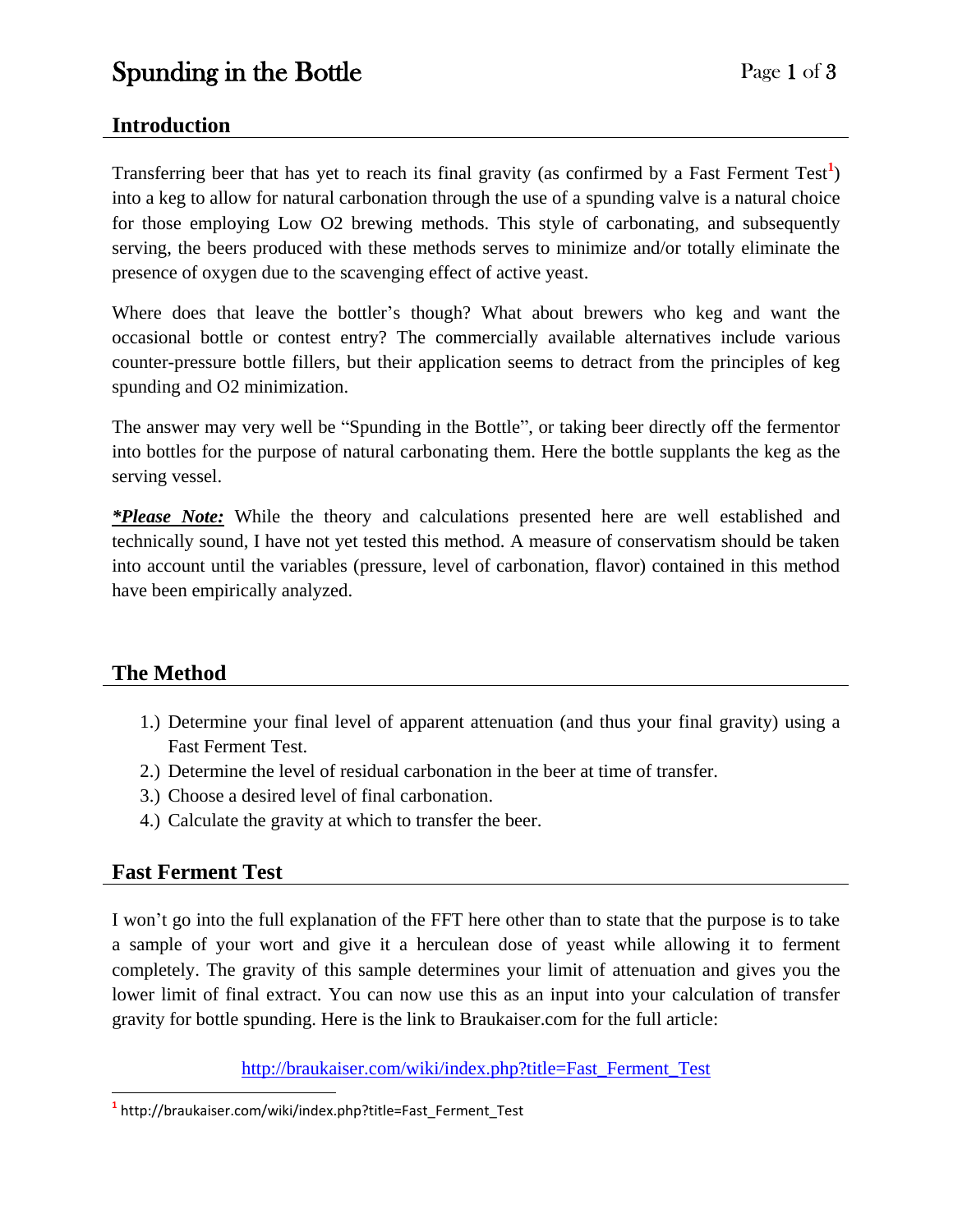# Spunding in the Bottle Page 2 of 3

#### **Residual Carbonation**

Most priming calculators (the one in my spreadsheet is no exception) have a common thread in terms of calculations: an article written by Michael Hall for Zymurgy in 1995, "Brew by the Numbers<sup>32</sup>. The article is filled with interesting calculations of varying complexity but the one that will serve as most useful here is the following:

 $CD_{Init}$  (Vol.  $CO_2$ ) = 3.0378 – (0.050062 \* T) + (0.00026555 \* T<sup>2</sup>)

**Where:**  $CD<sub>Init</sub> = Residual Carbonation$  $T = Peak$  Temperature

With this value in hand we can now choose a desired level of carbonation.

#### **Carbonation Potential of Remaining Extract**

Kai established a sound baseline for the carbonation potential of remaining extract on his website**<sup>3</sup>** . The full derivation and calculation can be found there. Essentially he established the following guidelines:

> Each °P of additional fermentation yields 2 Vol.  $CO<sub>2</sub>$ Each S. G. point of additional fermentation yields 0.51 Vol.  $CO<sub>2</sub>$

# **Calculating Transfer Gravity**

With the equations and guidelines above we can now determine the gravity at which to transfer in order to obtain the desired level of carbonation in the bottle. Let's establish some variables and work through an example:

 $T = 45 °F$ 

 $CD_{Init} = 3.0378 - (0.050062 * 45) + (0.00026555 * 45<sup>2</sup>)$ 

 $CD_{\text{Init}} = 1.323 \text{ Vol. } CO_2$ 

Desired Carbonation =  $2.8$  Vol.  $CO<sub>2</sub>$ 

Carbonation Desired from Remaining Extract = Desired Carbonation -  $CD_{Init}$ 

Carbonation Desired from Remaining Extract =  $2.8 - 1.323 = 1.477$  Vol. CO<sub>2</sub>

**<sup>2</sup> https://www.homebrewersassociation.org/attachments/0000/2497/Math\_in\_Mash\_SummerZym95.pdf** 

**<sup>3</sup> http://braukaiser.com/wiki/index.php?title=Accurately\_Calculating\_Sugar\_Additions\_for\_Carbonation**